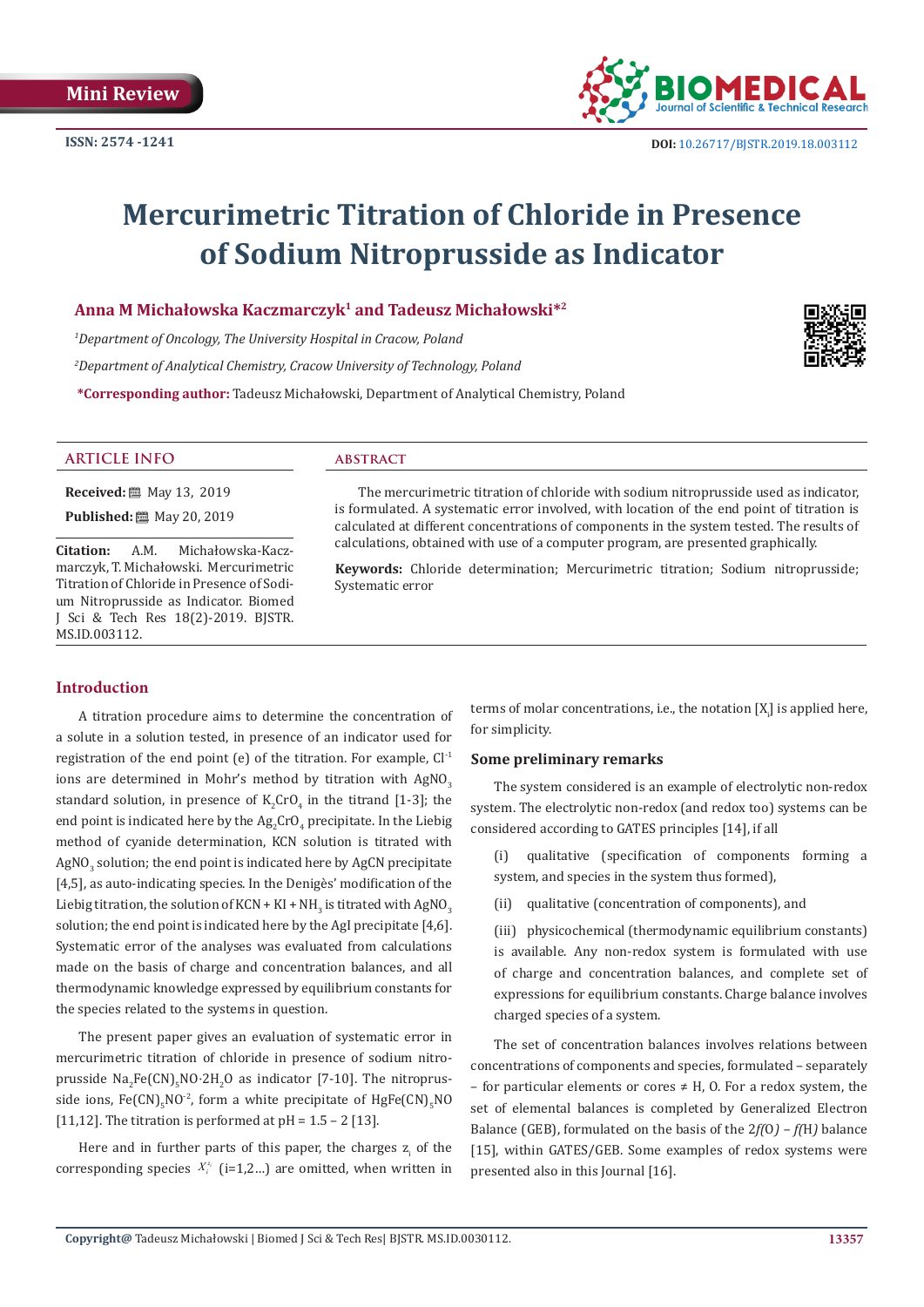Static and dynamic electrolytic systems are distinguished. A dynamic system is realized in titration, where V mL of titrant T is added into  $V_0$  mL of titrand D, and  $V_0+V$  mL of D+T mixture is obtained at defined point of the titration [17]. Concentrations of solutes (a) in D are denoted by  $C_0$  (for analyte),  $C_{01}$ ,  $C_{02}$ , ..., and (b) in T by C (for reagent),  $C_1, C_2, ...$  In the reference system considered here,  $Hg[NO_3]_2$  (C) is the reagent, NaCl (C<sub>0</sub>) is the analyte, Na<sub>2</sub>Fe(CN)<sub>5</sub>NO·2H<sub>2</sub>O (C<sub>01</sub>) is the indicator. Moreover, HNO<sub>3</sub>  $(C_1)$  is the component in T that prevents precipitation of HgO when  $Hg[{NO}_{3}]_{2}$  solution is prepared as T.

Within GATES there are considered, among others, the systems in which a solid phase is formed. Examples of this kind are provided e.g. in [6]. There may also be a change in the solid phase composition, see e.g. [18].

The results of calculations preformed according to GATES principles with use of iterative computer programs [14], can be presented graphically on the related 2D diagrams, where the fraction titrated

$$
\phi = \frac{CV}{C_0 V_0} \tag{1}
$$

is marked on the abscissa, as an independent variable, where C and  $C_0$  are expressed in mol/L, V and V<sub>0</sub> in mL. This is the simple way to normalize the respective graphs, i.e., the independence of their shape from the  $V_0$  value.

The Φ plays also the key role in formulation of Generalized Equivalence Mass (GEM) concept [19], compatible with GATES principles. Within GEM formulation, the end (e) and equivalence (eq) points are related to the titration curve. At the end point, the visual titration is terminated, when indicated by a desired/ pre-assumed color change of the D+T mixture, or by the first appearance of a solid phase, e.g. AgI in the Liebig-Denigès method  $[6]$ , or HgFe $(CN)_{5}$ NO in the titration considered here. Turbidity in D+T provides the appropriate indicator (indicating component), e.g., KI in the Liebig-Deniges method, or  $\text{Na}_2\text{Fe(CN)}_5\text{NO·}2\text{H}_2\text{O}$  in the method discussed here.

Equation (1) can be rewritten as follows

$$
\frac{V}{\phi} = \frac{C_0 V_0}{C} \tag{2}
$$

As we see, the fraction  $V/\Phi$  value is constant during the titration in D+T system; it depends only on the pre-assumed/ imposed values for C,  $\mathsf{C}_0$  (intensive quantities) and  $\mathsf{V}_0$  From Eq. (2) it follows that V/Φ takes the same value at the end (e) and equivalent (eq) points, i.e.

$$
\frac{V}{\phi} = \left(\frac{V}{\phi}\right)_e = \left(\frac{V}{\phi}\right)_{eq} \Rightarrow \frac{V}{\phi} = \frac{V_e}{\phi_e} = \frac{V_{eq}}{\phi_{eq}}
$$
(3)

We have

$$
C_0 V_0 = 10^3 \frac{m_A}{M_A}
$$
 (4)

where  $m_A$  [g] and  $M_A$  [g/mol] denote mass and molar mass of the analyte (A), respectively. From Equations (1) and (4) it follows that

$$
m_A = 10^{-3} C.M_A \cdot \frac{V}{\phi} \tag{5}
$$

From (3) and (5) one obtains:

$$
m_A = 10^{-3} C M_A \cdot \frac{V_e}{\phi_e} \tag{5a}
$$

$$
m_A = 10^{-3} C M_A \cdot \frac{V_{eq}}{\phi_{eq}} \tag{5b}
$$

However, Eq. (5a) cannot be applied for the evaluation of  $m_A$  (V<sub>e</sub> known,  $\Phi_{\scriptscriptstyle\rm e}$  unknown). Also, Eq. (5b) is useless (the "rounded"  $\Phi_{\scriptscriptstyle\rm eq}$ value is known exactly, but V  $_{\mathrm{eq}}$  is unknown), as V  $_{\mathrm{e}}$  (not V  $_{\mathrm{eq}}$ ) in visual titrations is determined experimentally.

Because the Equations (5a) and (5b) are inapplicable, the third, approximate formula for  $m<sub>A</sub>$  has to be applied, namely:

$$
m'_{A} = 10^{-3} C M_{A} \frac{V_{e}}{\phi_{eq}} = 10^{-3} C V_{e} \frac{M_{A}}{\phi_{eq}} = 10^{-3} C V_{e} R_{A}^{eq}
$$
 (6)

where  $\Phi_{\rm eq}$  is put for  $\Phi_{\rm e}$  in Eq. (5a), and

$$
R_A^{eq} = \frac{M_A}{\Phi_{eq}} \tag{7}
$$

is named as the equivalent mass of the analyte A. The relative error in accuracy resulting from this substitution equals to

$$
g = \frac{m_A - m_A}{m_A} = \frac{m_A}{m_A} - 1 = \frac{V_e}{V_{eq}} - 1 = \frac{\phi_e}{\phi_{eq}} - 1
$$
 (8)

For  $\Phi_e = \Phi_{eq}$  one gets  $\theta = 0$  and  $m_A = m_A$ ; thus  $\Phi_e \cong \Phi_{eq}$ , i.e.  $V_e \cong$  $V_{eq}$  corresponds to  $m_A \cong m_A$ 

A conscious choice of an indicator and its color change during the titration is possible on the basis of analysis of the related titration curve. In particular, at  $\Phi_{eq} = 1/2$  we have  $\theta = 2\phi_e - 1$ . The  $\theta$ values are usually expressed in %.

The numerical values for  $\Phi_{\rm e}$  are usually close to  $\Phi_{\rm eq}$  values expressed by a ratio of small natural numbers [19]. For example, in the system considered here we have  $\Phi_{\text{eq}} = 1/2$ . The difference  $\Phi_{\text{e}}$ - $\Phi_{eq}$ , when compared with the uncertainty of  $\Phi$  value, is acceptable from the one-drop error viewpoint when  $|\Phi_{\rm e}$ -  $\Phi_{\rm eq}| < 0.003$  [19].

#### **Calculation procedure**

The calculation specified below differs significantly from the one usually practiced in GATES, where a complete set of independent balances and equilibrium constants is applied. In particular, the GATES procedure can be applied to the model D+T system with NaCl  $(C_0)$  + Na<sub>2</sub>Fe(CN)<sub>5</sub>NO·2H<sub>2</sub>O  $(C_{01})$  as titrand D  $(V_0)$ , and Hg(NO<sub>3</sub>)<sub>2</sub> (C) + HNO<sub>3</sub> (C<sub>1</sub>) as titrant T (V). However, the mercurimetric titration is applied also for the chloride samples from more complex media, where composition of a sample matrix is undefined [20]. Some kinds of the samples were also tested in clinical laboratories, e.g. [21]. Other indicators were also applied for this purpose, see [22].

In the simplified calculation procedure, charge balance and other concentration balances (except for Cl and Hg, and nitroprusside) are omitted. The concentration balances are confined to monophase system, including the end (e) point, i.e. the first point of the titration, where the solubility product  $(K_{\textrm{sp}}=[\textrm{Hg}][\textrm{Fe(CN)}_{5}\textrm{NO}]$ , p $\rm K_{\textrm{sp}}$  $= 8.6$ ) of HgFe(CN)<sub>5</sub>NO is valid.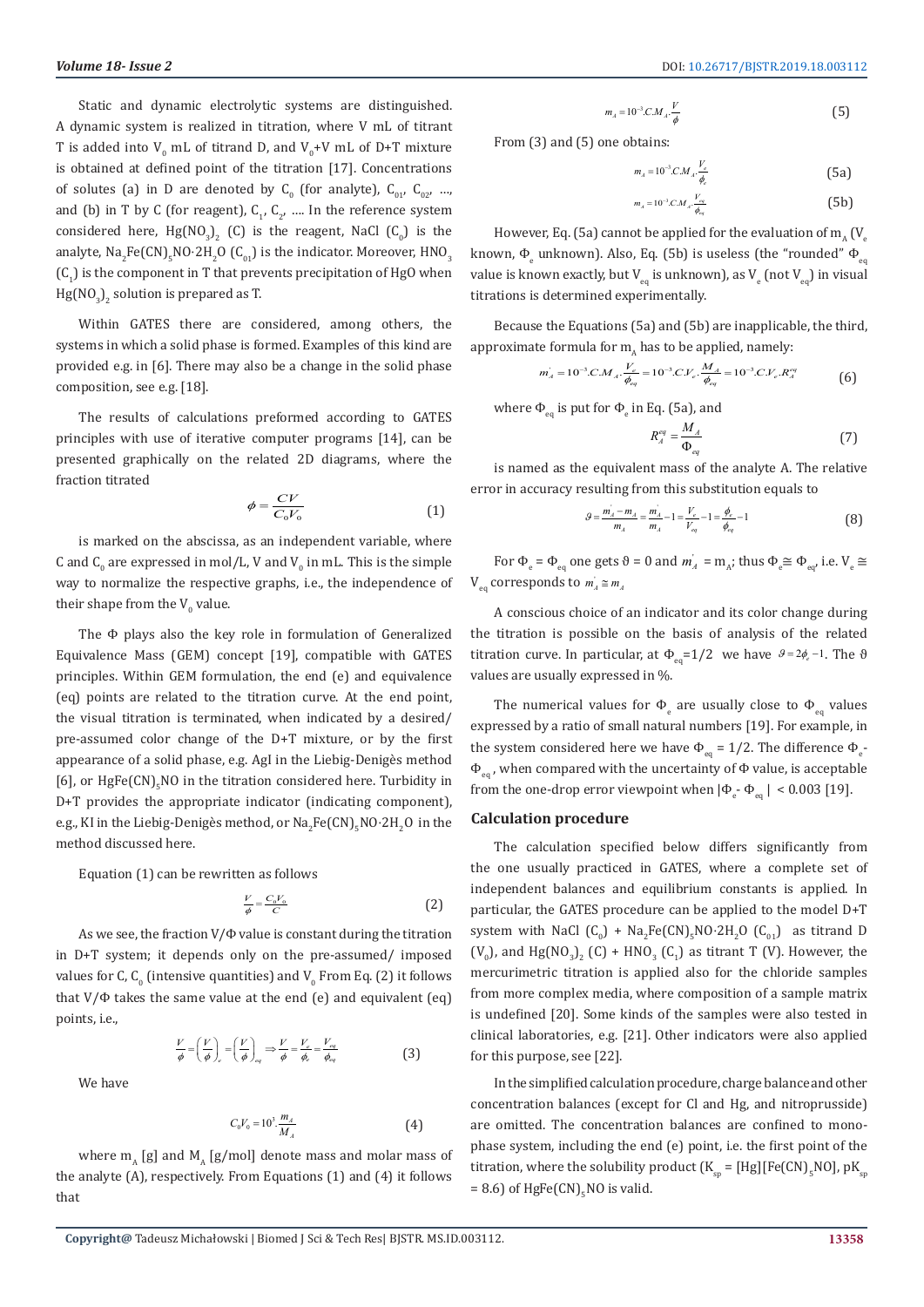From concentration balances for Cl and Hg:

$$
[CI] + \sum_{i=1}^{4} i [HgCl_i] = \frac{C_0 V_0}{V_0 + V}
$$
(9)

$$
[Hg] + \sum_{i=1}^{2} [Hg(OH)] + \sum_{i=1}^{4} [HgCl_i] = \frac{CV}{V_0 + V}
$$
(10)

we have, by turns,

$$
F = \frac{\sum_{i=1}^{4} i \left[ Hg C l_i \right]}{\left[ Hg \right] + \sum_{i=1}^{2} \left[ Hg (OH) \right] + \sum_{i=1}^{4} \left[ Hg C l_i \right]} = \frac{\frac{C_0 V_0}{V_0 + V} - [Cl]}{\frac{CV}{V_0 + V}}
$$
(11)

i.e., the fraction titrated (Eq. 1) has the form

$$
\phi = \frac{CV}{C_0 V_0} = \frac{C}{C_0} \cdot \frac{C_0 - [Cl]}{C.F + [Cl]} \tag{12}
$$

where

$$
F = \frac{\sum_{i=1}^{4} i K_i^{Cl} [Cl]^i}{1 + \sum_{i=1}^{2} K_i^{OH} [OH]^i + \sum_{i=1}^{4} K_i^{Cl} [Cl]^i}
$$
(13)

and  $[Hg(OH)] = K_i^{OH}[Hg][OH]_i$  (i=1,2, log  $K_i^{OH} = 10.3, 21.7$ ), [Hg  $CI_{i,j} = K_{i}^{CI}[Hg][CI]^{i}$  (i=1,2,3,4; log  $K_{i}^{CI} = 6.74$ , 13.22, 14.07, 15.07). The  $pCl = -log[Cl]$  vs  $\Phi$  dependence, obtained from Equations (12) and (13), is considered as titration curve, and presented in Figure 1. It should be noted that the jump on this curve occurs in close vicinity of the fraction titrated value  $\Phi = \Phi_{eq} = 1/2$ .



**Figure 1:** The titration curve for mercurimetric titration of chloride at  $C_0 = 0.01$ ,  $C_{01} = 0.003$ , C = 0.1.

A detailed discussion on the balances (9), (10) leads to conclusion that at the vicinity of the end (e) point, pCl  $\approx$  4.7,  $[Hg(OH)_2] \ll [HgOH] \ll [Hg] \ll [HgCl] \lt [HgCl_2] \gg [HgCl_3] \gg$  $[HgCl<sub>4</sub>]$ , it can be simplified into the form

$$
F = \frac{K_1^{Cl} + 2K_2^{Cl}[Cl]}{K_1^{Cl} + K_2^{Cl}[Cl]} \tag{14}
$$

Let  $V = V_e$  denotes the volume of titrant where the solubility product  $K_{\rm sp}$  of  $\rm HgFe(CN)_{5}NO$  is attained. Assuming that nitroprusside ion does not form protonated species [23], at  $V = V$ <sub>e</sub> we have:

[Fe(CN)<sub>s</sub>NO] = 
$$
\frac{C_{01} V_{0}}{(V_0 + V_e)}
$$
, [Hg]=  $\frac{K_{sp}}{C_{01} V_0}$ . (V<sub>0</sub>+V<sub>e</sub>)  
\n[Hg]  $(K_1^{Cl} [Cl] + K_2^{Cl} [Cl]^2) = \frac{CV_e}{V_0 + V_e}$ 

and then 
$$
CV_e = \frac{K_{sp}}{C_0 V_0} (V_0 + V_e)^2 \cdot (K_1^{Cl} + K_2^{Cl} [Cl]) \cdot [Cl]
$$
 (15)

If  $|C| \ll C \cdot F$ , at V = Ve, from Equations (12) and (14) we have

$$
CV_e = V_0 \cdot \left(C_0 - [CI]\right) \cdot \frac{K_1^{Cl} + 2K_2^{Cl}[CI]}{K_1^{Cl} + K_2^{Cl}[CI]}
$$
(16)

From Equations (15) and (16) we have the equation

$$
2A \cdot [CI]^2 + B \cdot [CI] - C_0 V_0 = 0
$$

where

$$
A = K_2^{Cl} \cdot \frac{K_{sp}}{C_{01}V_0} \cdot (V_0 + V_e)^2, B = K_1^{Cl} \cdot \frac{K_{sp}}{C_{01}V_0} \cdot (V_0 + V_e)^2 + V_0
$$

Then we have

$$
[Cl] = \frac{\sqrt{\Delta} - B}{4A} = \frac{2C_0V_0}{\sqrt{\Delta} + B}
$$
(17)

where

$$
\Delta = \mathrm{B}^2 + 8\mathrm{A} {\cdot} \mathrm{C}_0 \mathrm{V}_0
$$

Setting (17) into (15) gives the equation

$$
\frac{2K_{sp}C_0}{C_{01}C} \left(V_0 + V_e\right)^2 \cdot \left(K_1^{Cl} + 2K_2^{Cl} \cdot \frac{C_0V_0}{\sqrt{\Delta} + B}\right) \cdot \left(\sqrt{\Delta} + B\right)^{-1} - V_e = 0 \tag{18}
$$

The  $\mathsf{V}_{\mathrm{e}}$  value can be found from Equation (18) according to zeroing procedure, realized with use of a computer program for particular  $V_{0}$ , C, C<sub>0</sub>, C<sub>01</sub>, K<sub>sp</sub>, K<sub>1</sub><sup>C</sup> and K<sub>2</sub><sup>C</sup> values, considered as parameters of this equation. Then the relative systematic error involved with mass of chloride determination will be calculated in accordance with the principles of Generalized Equivalence Mass (GEM) formulation [19,24], and illustrated in Figure 2.



**Figure 2:** The  $2 \Phi_e 1$  (in %) vs.  $-\log C$  dependences plotted at different q =  $C_0/C$  values; 0.02, 0.04, ...., 0.48, 0.50 at

a)  $C_{01} = 0.01$  (lower continuous lines)<br>b)  $C_{01} = 0.003$  (dotted lines)  $\ddot{C}_{01} = 0.003$  (dotted lines)

c)  $C_{01}$  = 0.001 (upper continuous lines); the numbers on right side and at the top of the figure indicate the corresponding q-values.